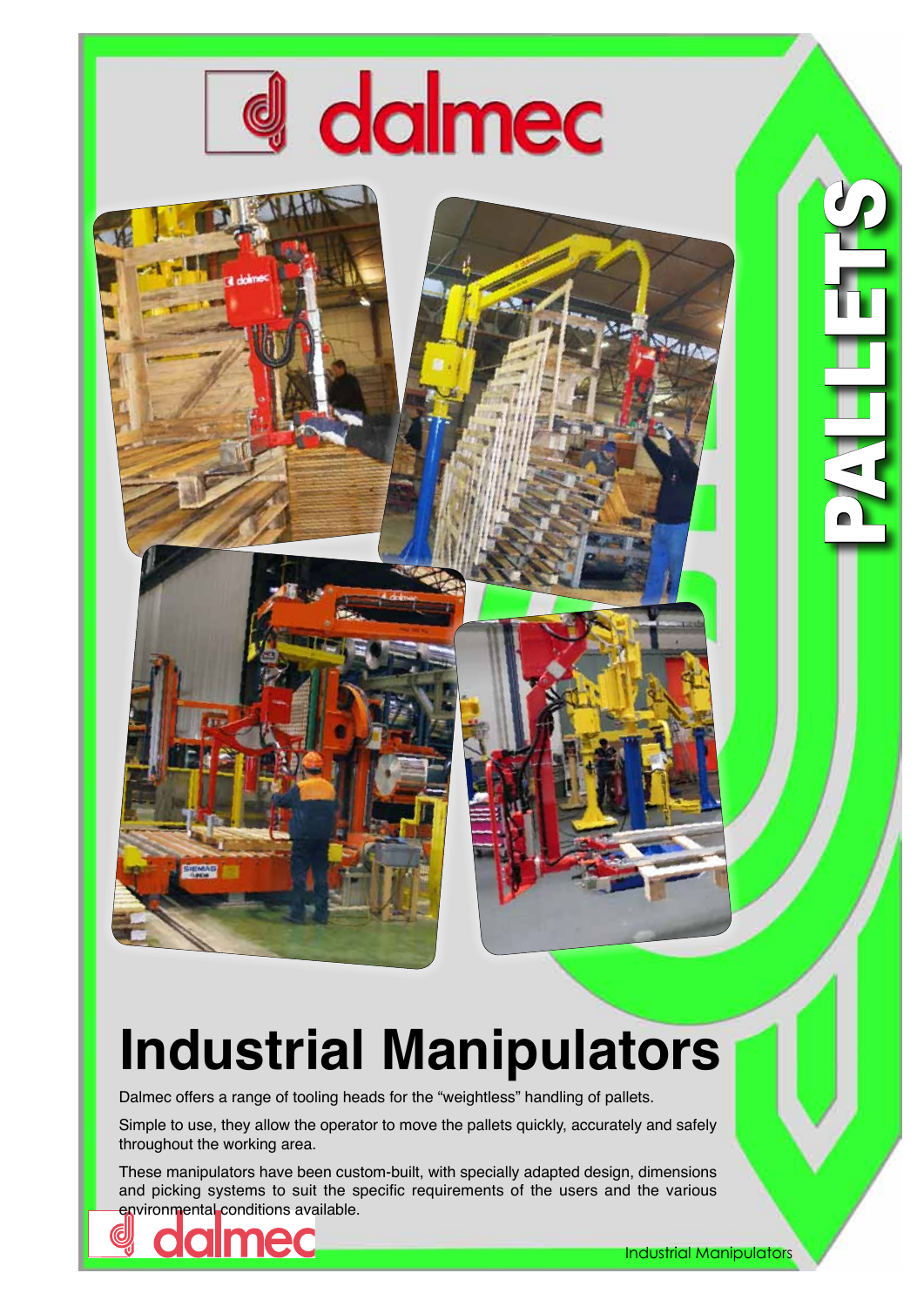



Manipulator with forks type tooling with 180° manual rotation for PMC type Partner Manipulator, column mounted with jaws tooling gripping and overturning pallets.



the load.



for gripping pallets.



Forks tooling with manual rotation of Adjustable forks tooling with block device. Forks tooling with pneumatic rotation of the load.



Adjustable forks tooling with with manual rotation of the load and Forks tooling for handling pallets. telescopic controls.





PALLETTS<br>PALLETTS

 $\left\langle \right\rangle$ 

 $\Box$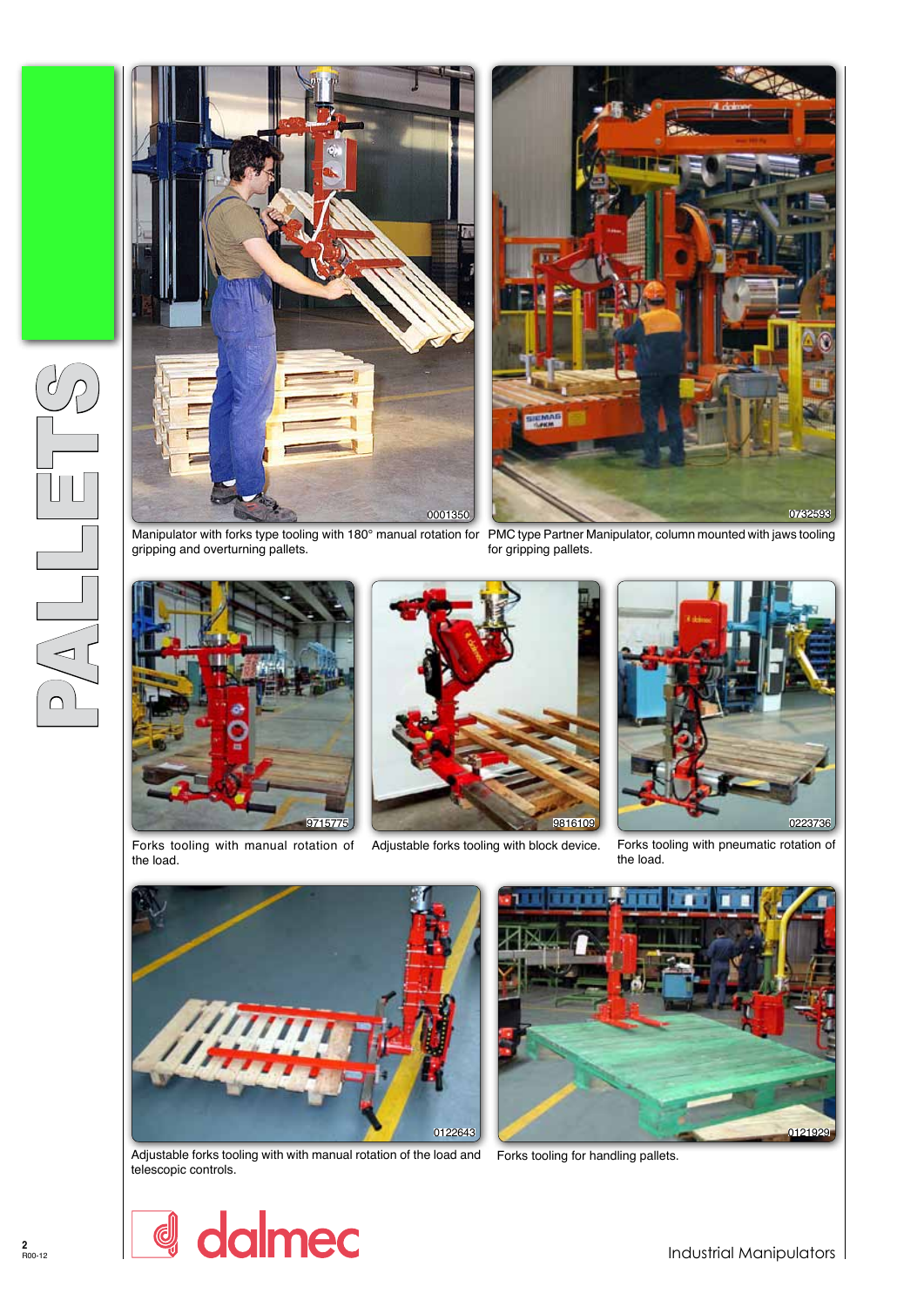



Manipulator with pneumatic tooling with manual of the pallet. Manipulator with forks tooling for handling pallets.



Manipulator with particular forks for gripping and handling stainless steel pallets.



Adjustable forks tooling with pneumatic Forks gripping system for particular pallets. rotation of the load and telescopic controls.





d dalmec

Manipulator with jaws type tooling with manual rotation of the pallet.

Adjustable forks gripping system for particular pallets.



PALLETTS<br>PALLETTS  $\sqrt{\Delta}$  $\bigcap$